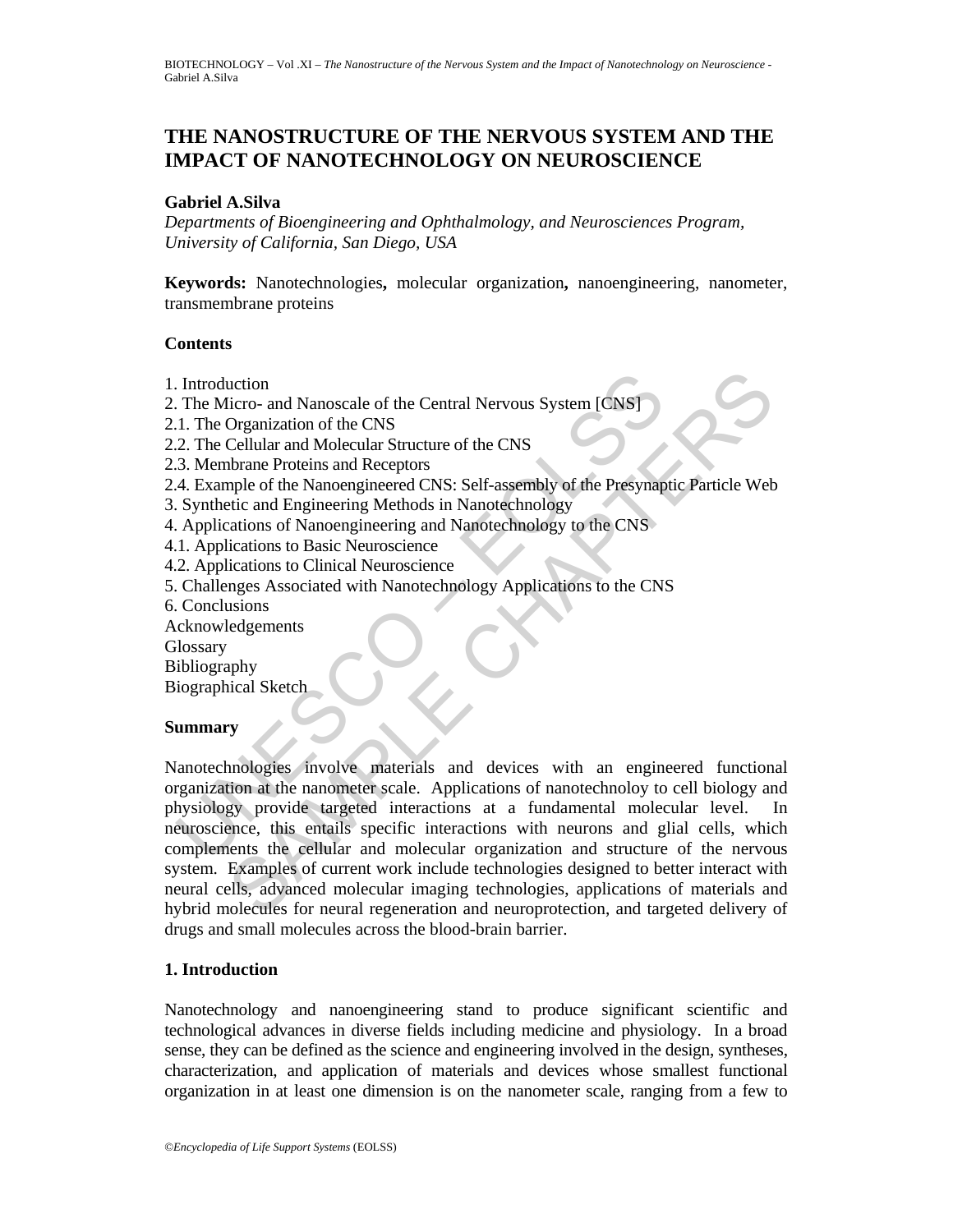several hundred nanometers. A nanometer is one billionth of a meter, or three orders of magnitude smaller then a micron, roughly the size scale of a molecule itself (e.g. a DNA molecule is about 2.5 nm long, while a sodium atom is about 0.2 nm). To give an appreciation of just how significant an order of magnitude is, let alone three orders when going from micron to nanometer scales, consider that no one would ever walk from New York to San Diego; but, with a single order of magnitude change in speed, the equivalent of changing speed from walking to driving, you would get to San Diego in a few days. Flying, which would be two orders of magnitude faster than driving, would get you there in a few hours, and three orders faster than walking would take you minutes. (Walking a straight line between the two cities would take about 42 days at an average speed of 3 miles per hour.)

The potential impact of nanotechnology stems directly from the spatial and temporal scales being considered: materials and devices engineered at the nanometer scale imply controlled manipulation of individual constituent molecules and atoms in how they are arranged to form the bulk macroscopic substrate. This in turn, means that nanoengineered substrates can be designed to exhibit very specific and controlled bulk chemical and physical properties as a result of the control over their molecular synthesis and assembly.

the potential impact of nanotechnology stems directly from the spatial and controlled manipulation of individual constitutent molecules and atoms arranged to form the bulk macroscopic substrate. This in turn, means than bu nital impact of nanotechnology stems directly from the spatial and temporal scales and sonsidered: materials and devives engineered at the nanometer scale implement of oform the bulk macroscopic substrate. This in turn, me For applications to medicine and physiology including neuroscience these materials and devices can be designed to interact with cells and tissues at a molecular (i.e. sub-cellular) level with a high degree of functional specificity, thus allowing a degree of integration between technology and biological systems not previously attainable. It should be appreciated that nanotechnology is not in itself a single emerging scientific discipline, but a meeting of traditional sciences such as chemistry, physics, materials science and biology in order to bring together the required collective expertise needed to develop these novel technologies. Bio-nanotechnology applications to the central nervous system (CNS) are designed to interact with cells and tissues at a sub-cellular molecular level, the functional building block level associated with the constituent protein elements that make up the functional cellular unit, such as cell surface receptors, transmembrane proteins, ion channels, and the cell's cytoskeleton. The complexity associated with the cellular heterogeneity, structure, and functional organization of the CNS present some unique challenges for designing and using bionanotechnologies, but the potential offered by the unique properties associated with nanoengineered materials and devices complement other neurobiological approaches and provide a significant opportunity to advance our basic understanding of cellular neurobiology and neurophysiology, and provide novel clinical treatments for neurological disorders.

## **2. The Micro- and Nanoscale Structure of the Central Nervous System (CNS)**

## **2.1. The Organization of the CNS**

As with all body systems, the fundamental functional scale of the central nervous system is at the micro- and nanoscales. This section begins with a review of the structure and organization of the CNS, working down in scale to the protein (i.e. nanoscale) level. For general reviews and further reading on neurophysiology the reader is referred to any of the several excellent texts which cover the subject to varying degrees and in different ways. The CNS essentially refers to three gross anatomical structures: The brain, spinal cord, and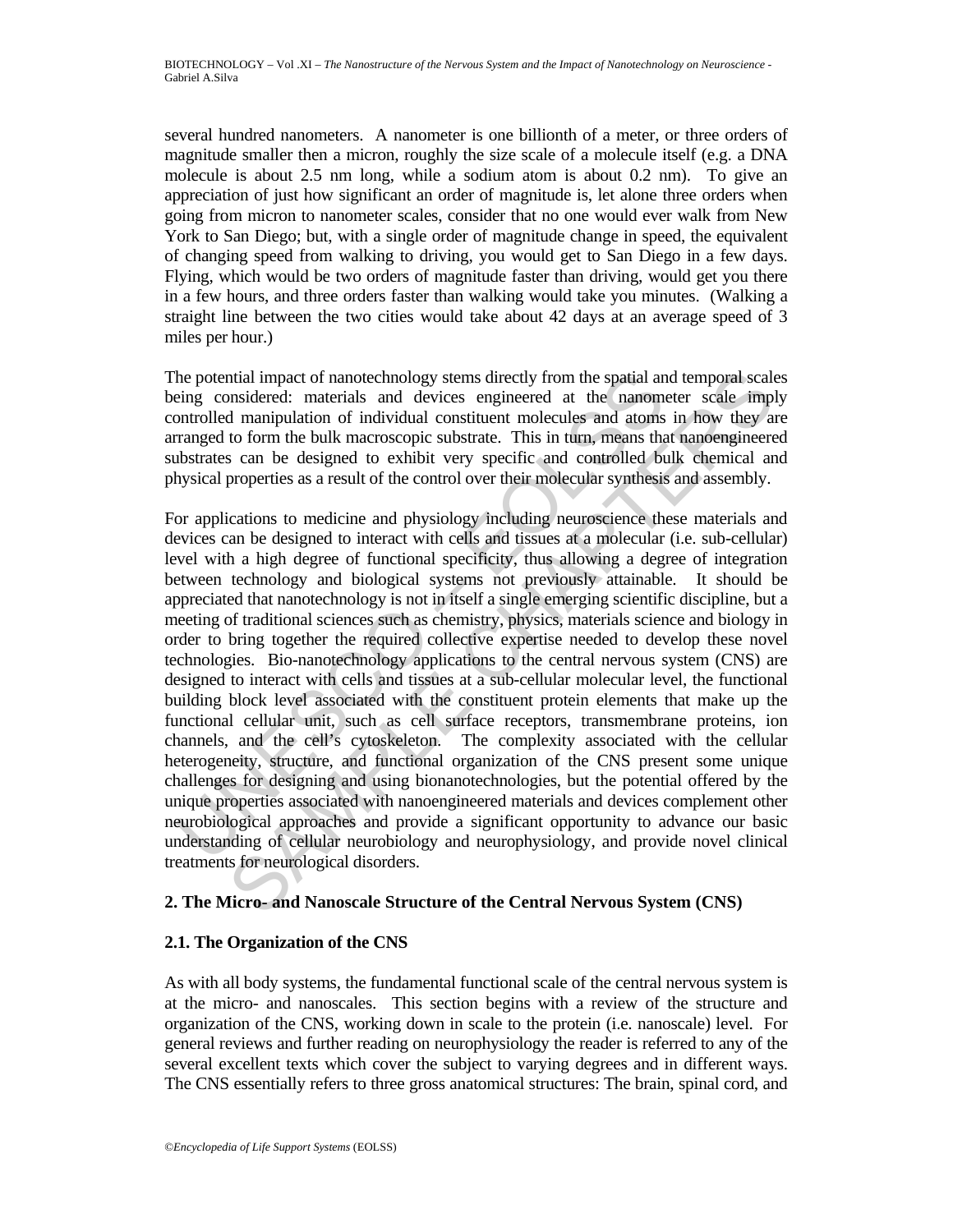neural retina, which is an extension of the brain itself. The entire CNS is separated from the rest of the body by the blood brain barrier (BBB), and in the case of the retina the blood retinal barrier. This makes the CNS immunologically privileged, in the sense that specific immune cells and factors (e.g. antibodies) circulating in the periphery do not have access to CNS structures. This also makes the local extracellular CNS environment, the cerebral spinal fluid (CSF), quite chemically unique. The CSF surrounds the brain and spinal cord and provides a degree of cushioning from the bony structures which protect them (i.e. the skull and vertebrae). The BBB, which controls the rate at which factors cross in and out of the CNS, is made up by the endothelial cells of the small blood vessels that feed it. The BBB provides both a mechanical mechanism of restricted access mediated by tight junctions between adjacent cells, and physiological mechanisms, mediated by specialized active transport processes.

In general, lipid soluble factors are able to cross the BBB much more readily than less lipid soluble factors, a fact that has been an important consideration for drug delivery into the CNS and is an important consideration for nanotechnological approaches that strive to do the same. Between the neural tissues and the bone that protect them are a series of membranous covers collectively referred to as the meninges. The thick dura matter is closest to the bone, the arachnoid is next, and the very thin pia matter is immediately adjacent to the neural tissue. The subarachnoid space, between the arachnoid and the pia matter is where the CSF is.

a general, lipid soluble factors are able to cross the BBB much more readuluble factors, a fact that has been an important consideration for drugNS and is an important consideration for nanotechnological approache e same. II, lipid soluble factors are able to cross the BBB much more readily than less lipitates are able to cross the BBB much more readily than less lipitates and the conduction for anotechnological approaches that strive to di During development the brain forms its main subdivisions, which consist of the cerebrum, diencephalon, cerebellum, and brainstem. The brain also has four cavities in which CSF is produced called the ventricles. The cerebrum and diencephalon together make up the fore brain, which include other key brain structures such as the basal ganglia, an area important in various aspects of behavior and movement, the thalamus, which is where much of the neural information passing on to the cortex is integrated, the hypothalamus, which is a small but critical region coordinating much of brain's functions, and the evolutionary primitive and complex limbic system, which lies deep in the brain and is involved in various aspects of learning, experience, behavior, and emotions. The cerebrum itself is where most of the complex neural processing occurs. The corpus collosum refers to the massive group of fibers that connect the two hemispheres of the brain. The cerebellum, which lies at the base of the brain towards the back, is involved in the coordination of posture, balance, and movement. The brainstem, which consists of the midbrain, the pons, and medulla oblongata, acts as the relay between the spinal cord and brain, but also has critical roles in basic life sustaining functions such as breathing. The spinal cord is made up of many complex ascending and descending pathways to the brain (afferent and efferent pathways, respectively) with specific off shoots along its length (the dorsal and ventral roots) that innervate all the structures outside the CNS that are controlled by the brain.

Most sensory and control information is shuttled through the spinal cord, with the exception of structures innervated by the twelve cranial nerves which connect to the brain directly. One of these nerves, the optic nerve, is made up by bundles of nerve fibers (properly called axons) that form the output from the neural retina on their way to the brain. The retina consists of several distinct anatomical and physiological layers of cells, and is where all visual sensory information begins as a result of a process called phototransduction in photoreceptor neurons where incoming light is transduced it into a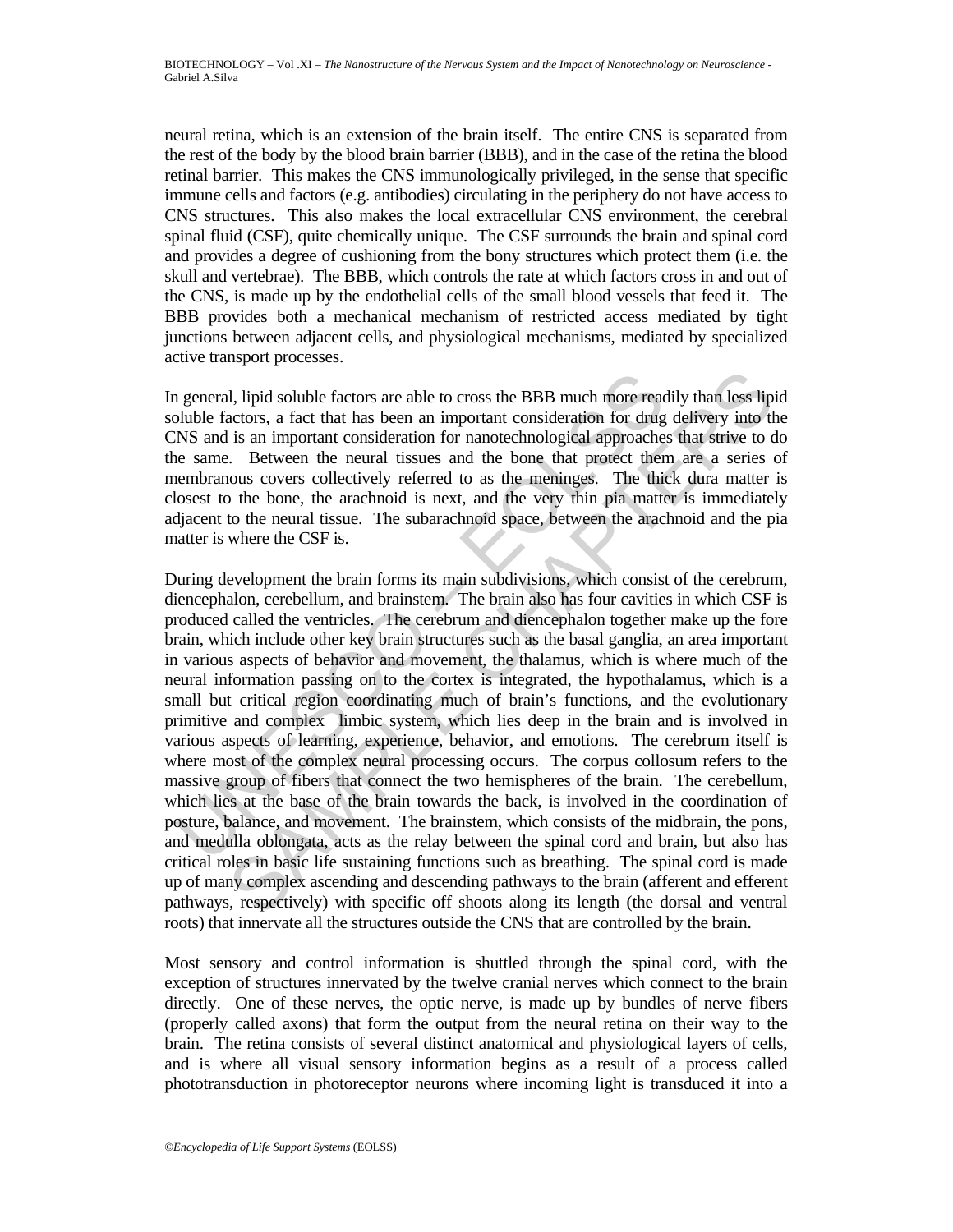neuro-chemical signal. The axons formed by the last layer of neurons in the retina, the retinal ganglion cells, form the optic nerve. The retina is also responsible for a significant degree of pre-processing of neural information before it goes on to the brain. Neural structures outside of the CNS make up by definition the peripheral nervous system (PNS).

## **2.2. The Cellular and Molecular Structure of the CNS**

Each of the CNS structures descried above consists of distinct anatomical and/or functional sub-structures that serve specific functions. All of these sub-structures are composed of a very complex interconnection of cells, which are the functional units responsible for all the information processing that occurs in the CNS (Fig. 1).



Figure 1: Overview of the structure of the central nervous system (CNS), from organs (i.e. the brain and spinal cord) to cells to molecules. The size scale progressively decreases from centimeter and millimeter sized anatomical and functional structures to micrometer sized cells, to nanometer sized molecules.

There are many different types and sub-types of cells in the CNS, each a highly specialized terminal phenotype cell designed to carry out a specific function. In general, there are two main classes of cells in the nervous system: neurons and glial cells. Neurons are the fundamental functional (i.e. information processing) unit of the nervous system. Neurons come in a tremendous variety of morphologies which reflect the vast number of specialized roles they are designed for. In general, however, an idealized neuron consists of dendrites, a cell body, an axon, and a synaptic terminal. The dendrites collect sub-threshold inputs from other neurons (i.e. presynaptic neurons) called excitatory postsynaptic potentials (EPSP's) or inhibitory postsynaptic potentials (IPSP's). If the temporal and/or spatial summation of these inputs reach a specific threshold level at the neuron's axon hillock, a specialized zone where the axon meets the cell body, an electrical event called an action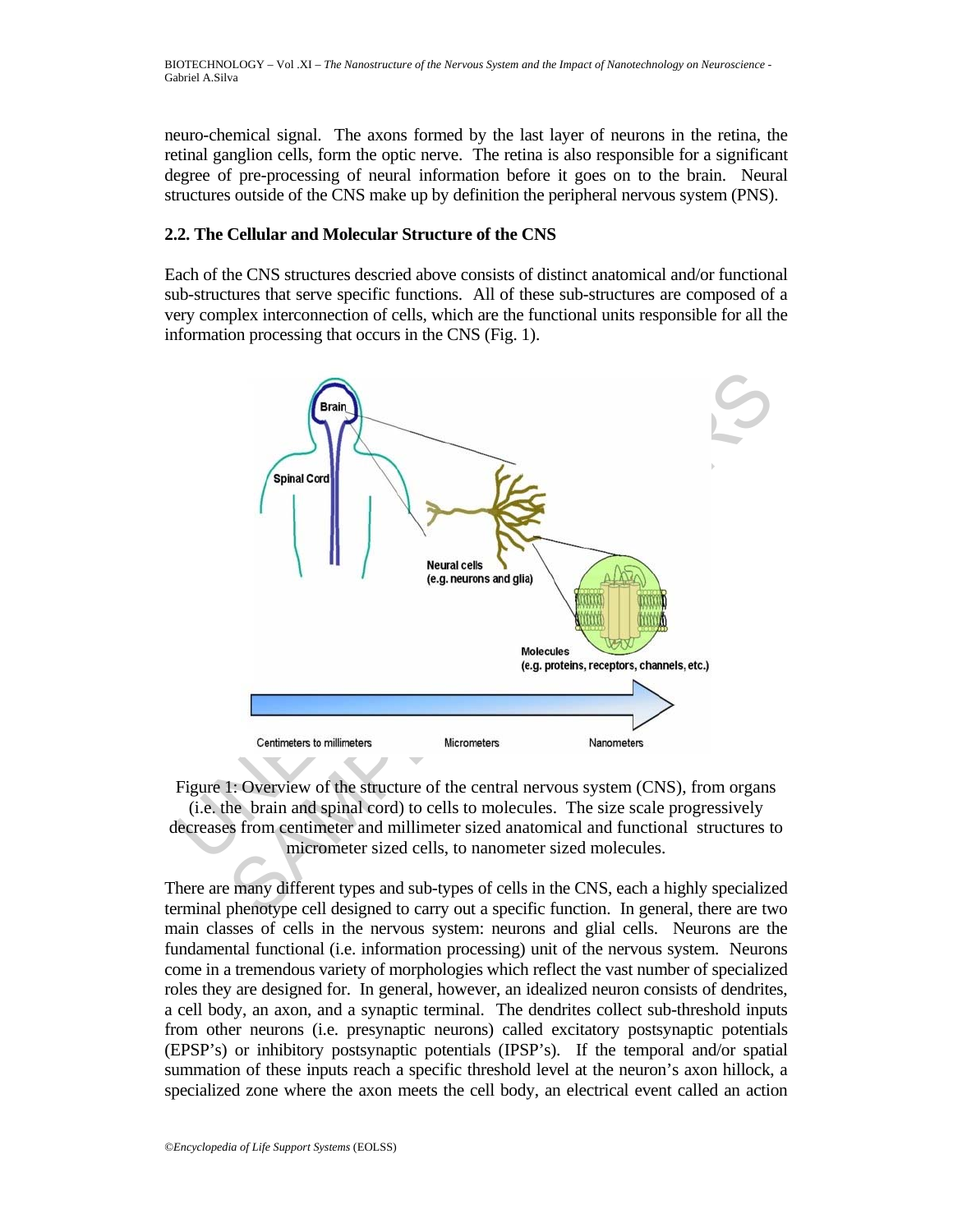potential is generated that travels down the length the axon and terminates at the synaptic terminal where neurotransmitter molecules are released by the neuron and signal other downstream neurons by contributing to those neuron's EPSP's and IPSP's. Some neurons have up to 400,000 dendrites, and the complexity of the summating postsynaptic inputs both in space (e.g. as a function of where on the dendritic tree they are) and in time is staggering and represents the principal mechanism of computational processing in the CNS. The cell body, which contains the neuron's nucleus, carries out many of the typical life supporting processes of all cells, although in the neuron this is also where chemicalelectrical processes result in an action potential being generated (or not). The axon is an elongated cellular process containing many intermediate filaments and microtubules that transport vesicles and other organelles up and down its length. It is also through which the action potential travels to signal a downstream neuron. Some neurons have very short axons, such the inter-neurons in the brain and spinal cord or the photoreceptors in the retina, while some axons can be almost a meter long, such as the spinal cord motor neurons that innervate the muscles of the leg.

xons, such the inter-neurons in the brain and spinal cord or the phot<br>tina, while some axons can be almost a meter long, such as the spinal c<br>at innervate the muscles of the leg.<br>he action potential is a self-propagating nch the inter-neurons in the brain and spinal cord or the photoreceptors in the some axons can be almost a meter long, such as the spinal cord motor neuror where the muscles of the leg.<br>
The some axons can be almost a met The action potential is a self-propagating self-renewing chemical-electric event that begins at the axon hillock and travels the length of the axon uninterrupted. The molecular basis of the action potential is the movement of ions down strong electrochemical and diffusion gradients between the inside and outside of the neuron separated by the cell membrane of the axon.  $Na<sup>+</sup>$ , which is actively pumped out of the neuron and is at much higher concentrations extracellularly, enters the cell through  $Na<sup>+</sup>$  specific ion channels while  $K<sup>+</sup>$ , whose situation is reversed, flows out. Other ions, such as CI are also involved. The ion channels are voltage sensitive, so that the activation of channels induces the opening of adjacent channels, thereby creating a self-propagating event. The amplitude and duration of the action potential are constant and very short, respectively, so that in engineering terms it can be regarded as a traveling or propagating delta function. It is important to appreciate that only a very thin shell of ions on either side of the axon's cell membrane are required to produce an action potential, so that the active pumping of ions by the transmembrane  $Na^+K^+$ -ATPase pumps are only required to maintain these concentration gradients over long time scales, not over the millisecond time scale of an individual action potential. In fact, several thousand action potentials can occur following the chemical inactivation of the  $Na^+$ - $K^+$ -ATPase pumps before any significant effect on the amplitude of the action potential can be measured. At the end of it all is the synaptic terminal of the presynaptic neuron which synapses with a dendrite of a postsynaptic neuron. We will pay particular attention to the molecular details of the synapse below as an example of a naturally occurring form of a nanoengineered structure. The action potential and synapse constitute the fundamental mechanisms by which information is transmitted through the nervous system. It should be noted that the term 'nerve', which everyone is familiar with, properly speaking refers to a bundle of axons running through the PNS. A similar bundle of axons running through the CNS is called a tract. Similarly, a collection of neuron cell bodies in the PNS is referred to as a ganglion (e.g. the dorsal root ganglia of the spinal cord which sit just outside the vertebral bodies); while in the CNS they are called a nucleus (e.g. the lateral geniculate nucleus in the brain which receives inputs from the retina). Note that this use of the term nucleus is not to be confused with a cell's nucleus. Some axons are 'insulated' by the processes of a type of specialized non-neuronal cell wrapping around them that give the axon a white appearance due to a high lipid content in these processes. This is referred to as myelination and results in increased speeds of action potential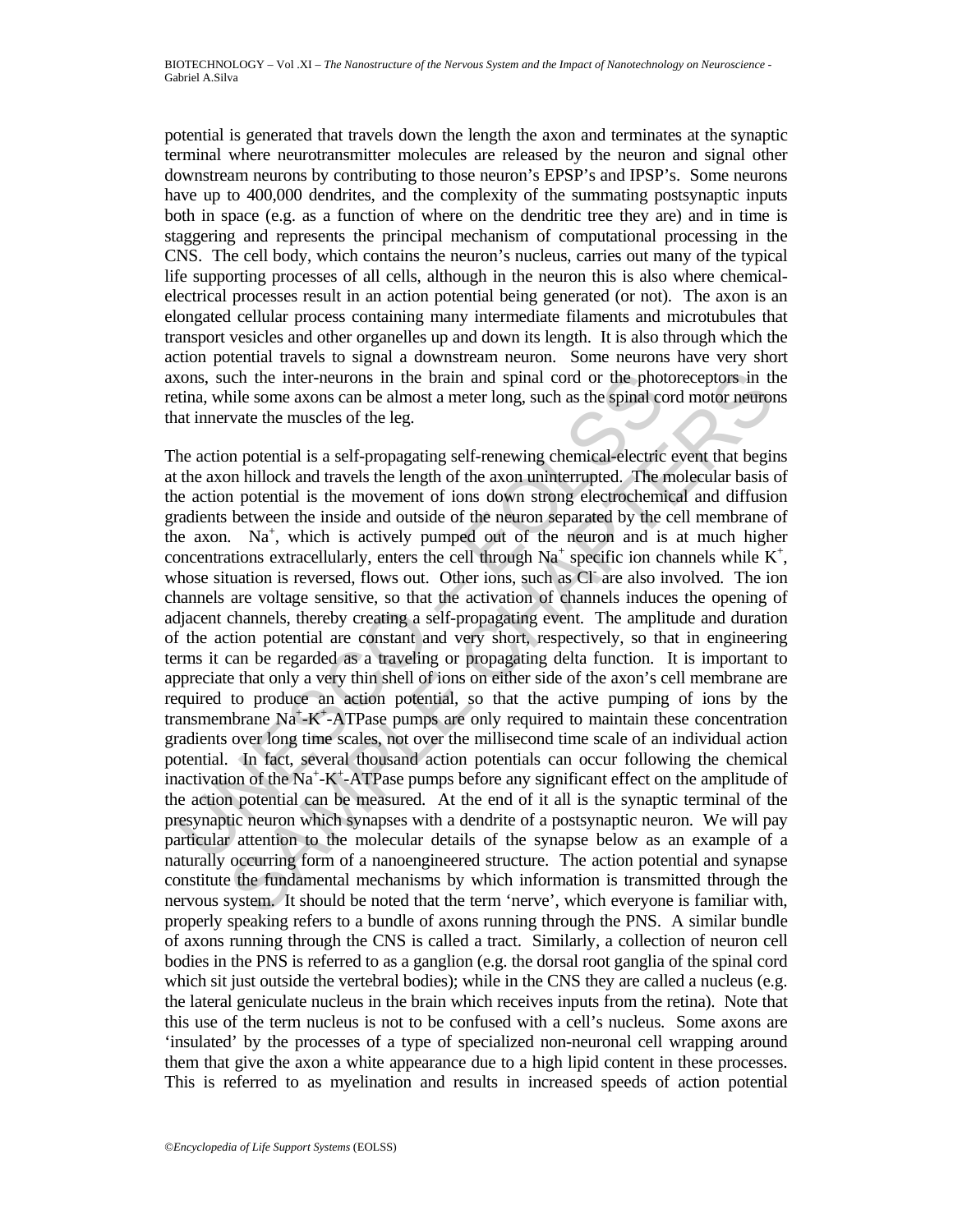transmission by a process called saltatory conduction, since the action potential 'jumps' from one spot on the axon to the next spot not covered by myelin, roughly equally spaced down the length of the axon (the nodes of Ranvier). The cells that do this insulating in the CNS are called oligodendrocytes, while their counterparts in the PNS are called Shwann cells. Both are types of glial cells, the second major cell type in the nervous system, described below. In contrast, unmyelinated axons and cell bodies appear grayish in color. This is the physical basis for the gray matter and white matter of the CNS. In the brain the gray matter is found on the surface, giving the brain a gray color, while the heavy myelinated tracts are hidden beneath. In the spinal cord it is the reverse, the white matter is in the periphery of the cord, with the butterfly shaped gray matter in the center.

ifferent distinct types of cells. As introduced above, oligodendrocytes<br>thrownn rells in the PNS are primarily responsible for the myelinain o<br>nown in this process compromises the entire nervous system and is the<br>f multipl distinct types of cells. As introduced above, oligodendrocytes in the CNS an<br>cells in the PNS are primarily responsible for the myclination of axons. A breach<br>this process compromises the entire nervous system and is the p The second major cell type in the nervous system are glial cells, which include several different distinct types of cells. As introduced above, oligodendrocytes in the CNS and Shwann cells in the PNS are primarily responsible for the myelination of axons. A break down in this process compromises the entire nervous system and is the pathological basis of multiple sclerosis. Another type of glial cell is the microglia, the CNS's phagocytic immune cells that are in part responsible for removing waste products. The third major classes of glial cells astrocytes in the brain and spinal cord and astrocytes and Muller cells in the neural retina. From a functional standpoint these cells are remarkably interesting. These cells were classically regarded as housekeeping cells that existed to support neurons by secreting growth factors and other trophic factors and maintaining a homeostatic extracellular environment. Relatively recently however, work by several groups have shown that astrocytes in particular are not just housekeeping cells, but also directly influence and participate in the regulation and transmission of information in the CNS by interacting with neurons, to the point that the concept of a synapse involving just presynaptic and post-synaptic neurons is being redefined to include an astrocytic process. These cells form highly complex signaling networks with each other and with neurons, although the molecular details are very different from those of the action potential. Astrocyte-astrocyte communication is mediated by intracellular calcium waves that spread throughout an astrocyte and results in the release of various extracellular signaling factors, including adenosine triphosphate among others, to signal both other nearby and relatively far away astrocytes . Astrocytes are able to signal neurons and neurons are able to signal astrocytes by a variety of different mechanisms that include direct cell-cell gap junctional coupling and over longer distances by chemical diffusion. Because a single astrocyte can have multiple processes associated with many neurons, neuronal-glial signaling adds a significant layer of computational complexity to information processing and flow in the CNS since these cells are able to 'short circuit' neuronal connections.

### **2.3. Membrane Proteins and Receptors**

All cells, in a very real sense, are exquisitely engineered nanoscale machines designed to carry out many complex tasks in a coordinated way that respond, signal, and adapt to the environment in which they find themselves. The fundamental functional units that make up the cell are proteins and other molecules, the principal targets which nanoengineered materials and devices are designed to interact with. This can be achieved in one of two ways: One is to develop bio-nanotechnologies that target ubiquitous components of cellular and biochemical signaling systems. Depending on the specific cell with which the device interacts with, targeting a ubiquitous signaling pathway would affect one or more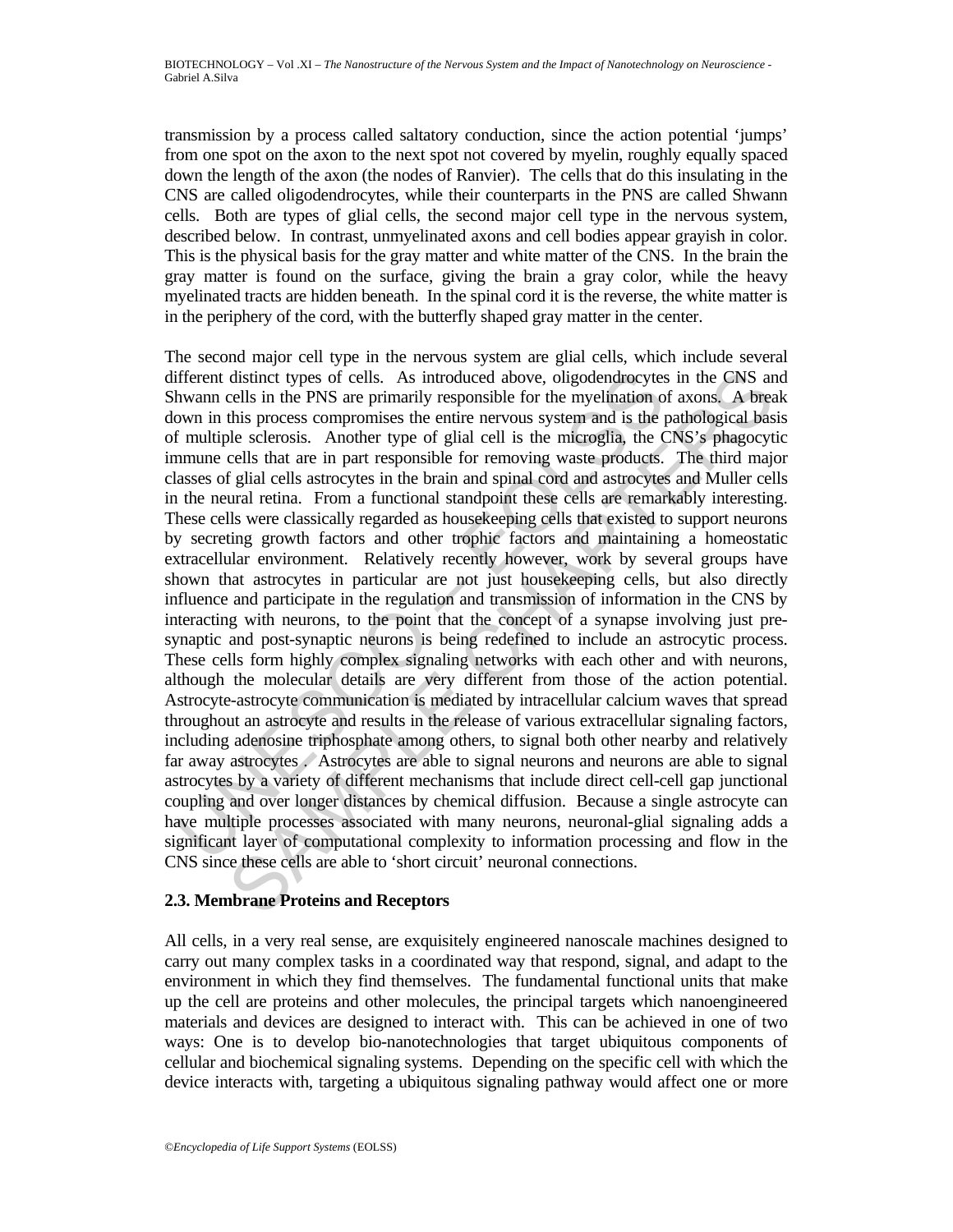specific downstream events. A good example would be targeting protein phosphorylation sites, which is a ubiquitous mechanism for modifying and altering the function of proteins. Targeting phosphorylation sites on β-tubulin III would produce specific affects in neurons, since it is a neuron specific microtubule, while doing the same thing on glial fibrillary acidic protein (GFAP) phosphorylation sites in astrocytes, a macroglial specific intermediate filament, would produce very different results. The second way would be to develop bio-nanotechnologies designed to target a cell specific signaling process in order to affect a known functional end point. This approach requires significant expertise in the physiological or biological system under consideration, and as such will most likely require interdisciplinary cross-training between fields and/or highly interdisciplinary collaborations. It should be appreciated that the former approach of developing nanotechnologies that target general or ubiquitous cellular processes would ultimately still require interdisciplinary collaborations to produce meaningful clinical or biological applications.

equire interdisciplinary collaborations to produce meaningful clinic<br>pplications.<br>particularly significant potential target for nanotechnologies designee<br>eurons, for example, is the laminin family of proteins. The laminins merci disciplinary collaborations to produce meaningful clinical or biologic:<br>
mas.<br>
hardy significant potential target for nanotechnologies designed to interact with<br>
for example, is the laminin family of proteins. The la A particularly significant potential target for nanotechnologies designed to interact with neurons, for example, is the laminin family of proteins. The laminins have been used in micro- and nanoengineered systems with neurons both *in vitro* and *in vivo* particularly within the context of neural regeneration. Laminins are large multi-domain trimeric proteins made up of α,  $β$ , and  $γ$  chains (Fig. 2), of which there exist various isotypes due to proteolytic cleavage and alternative splicing post-translational modifications. The expression of different laminin isoforms varies both spatially and temporally between tissues and within a specific organ (e.g. the brain) during development and adulthood. In this way, the laminins play key roles in signaling and coordinating cell specific events from the outside world. The failure of laminin expression or their incorrect expression, either spatially or temporally, results in numerous pathologies of varying severity. For example, mutations in the laminin-5 genes LAM $\alpha$ 3, LAM $\beta$ 3, and LAM $\gamma$ 2 produce skin blisters, while mutations in the LAM $\alpha$ 2 gene results in muscular dystrophy. A loss of function deletion of LAMα1 produces embryonic death in mice null mutants.



Figure 2: Schematic of the structure of laminin-1 showing its α1,  $β1$ , and  $γ1$  component chains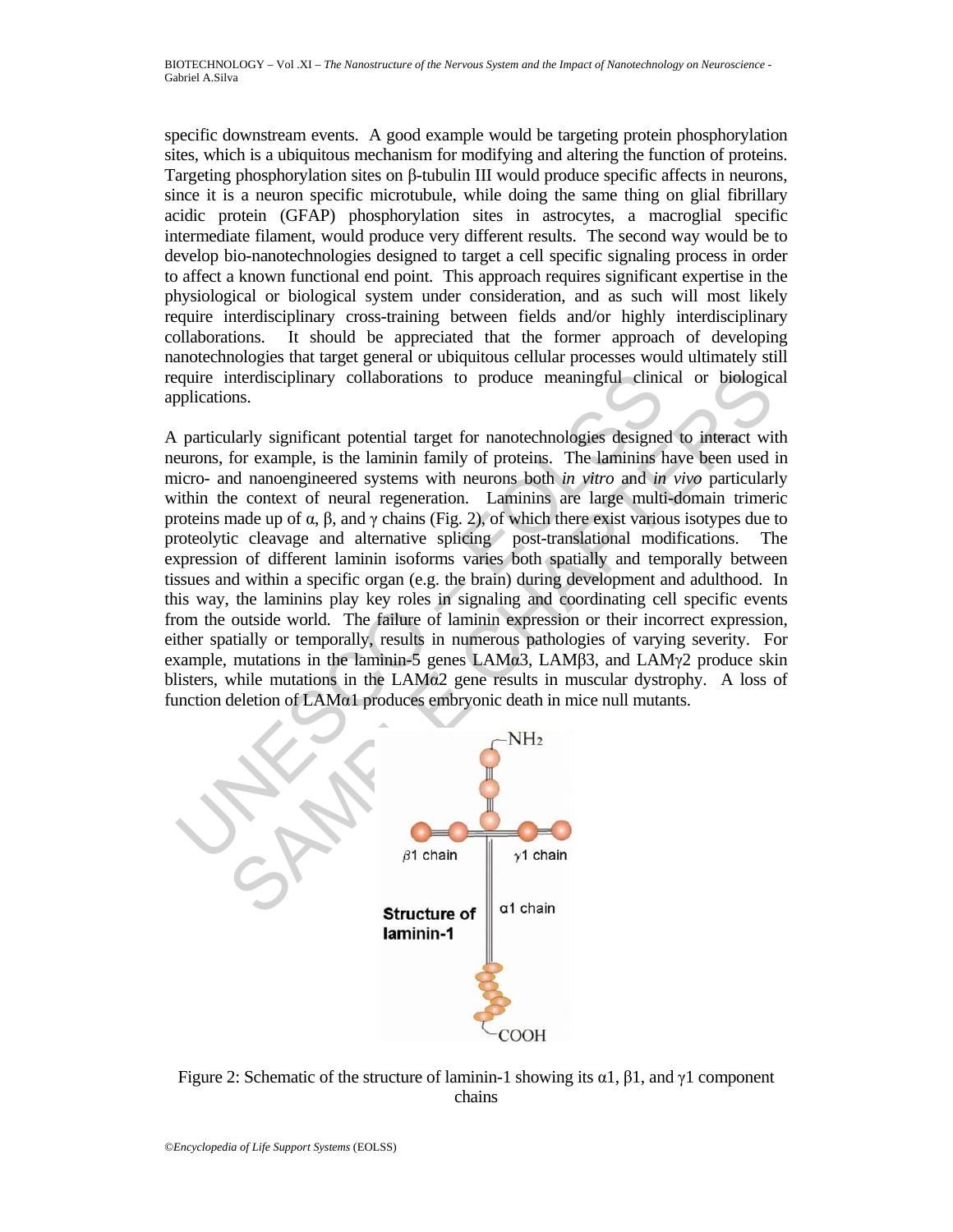minins and in particular to laminin-1, displaying strong cell adhet<br>tyrowth properties that are cell type and peptide dependent. A large verticle sequences have been identified that affect neuros in different<br>poticy, inclu and in particular to laminin-1, displaying strong cell adhesion and neurin<br>
propries that are cell type and peptide dependent. A large variety of specific<br>
requences have been identified that affect neurons in different wa To date, five different α chains have been identified, labeled α1 to α5, three different β chains, β1 to β3, and three different γ chains, γ1 to γ3. This allows forty five possible different combinations of trimeric isoforms, although in reality there are restrictions on the number of actual combinations that occur naturally, with specific chains interacting only with other specific chains. Twelve laminins have been identified, laminin 1 to 12, with laminin 1 being the most extensively studied. Ultrastructurally, laminin 1 has a cross shaped structure with the long arm ending in a G-domain formed by the C terminus of the α1 chain. The N terminus of the β1 and γ1 domains bend and form the short arms of the cross, while the N terminus of the  $\alpha$ 1 chain extends to form the top of the cross. Beyond the point where the three chains meet they form a  $\alpha$ -helix that ends at the G-domain. The α1 chain is 400 kDa while the β1 and γ1 chains are 200 kDa each. In general, this is the structure of most of the laminins. Neurons in particular respond very strongly to the laminins and in particular to laminin-1, displaying strong cell adhesion and neurite outgrowth properties that are cell type and peptide dependent. A large variety of specific peptide sequences have been identified that affect neurons in different ways. Several groups, including our own, have recognized the advantages of engineering materials that not only provide mechanical and structural support to cellular systems, but that also express functional chemistry that promotes favorable cellular responses by incorporating extracellular matrix (ECM) signals. Nanoengineered systems provide an ideal opportunity to incorporate these molecular signals into novel materials that are designed to specifically interact with target cells.

TO ACCESS ALL THE **23 PAGES** OF THIS CHAPTER, Visit: http://www.eolss.net/Eolss-sampleAllChapter.aspx

#### **Bibliography**

- - -

Ai, H. et al. 2001 - Biocompatibility of layer-by-layer self-assembled nanofilm on silicone rubber for neurons. J Neurosci Methods 128:1-8 . [Example of self-assembling nanofilm method.]

Akerman, M. E., Chan, W. C., Laakkonen, P., Bhatia, S. N. & Ruoslahti, E. 2002 - Nanocrystal targeting in vivo. Proc Natl Acad Sci U S A 99:12617-21 . [Demonstrates the potential of in vivo nanotechnology applications.]

Alyaudtin, R. N. et al. 2001 - Interaction of poly(butylcyanoacrylate) nanoparticles with the blood-brain barrier in vivo and in vitro. J Drug Target 9:209-21 .

Araque, A., Carmignoto, G. & Haydon, P. G., 2001 - Dynamic signaling between astrocytes and neurons. Annu Rev Physiol 63:795-813 . [Excellent review of neuronal-glial signaling in the CNS.]

Bezzi, P. & Volterra, A. 2001 - A neuron-glia signalling network in the active brain. Curr Opin Neurobiol 11:387-94 .

Bonneau, S., Dahan, M. & Cohen, L. D. 2005 - Single quantum dot tracking based on perceptual grouping using minimal paths in a spatiotemporal volume. IEEE Trans Image Proc 14:1384-1395 . [First work illustrating the ability to track individual quantum dots interacting with cells.]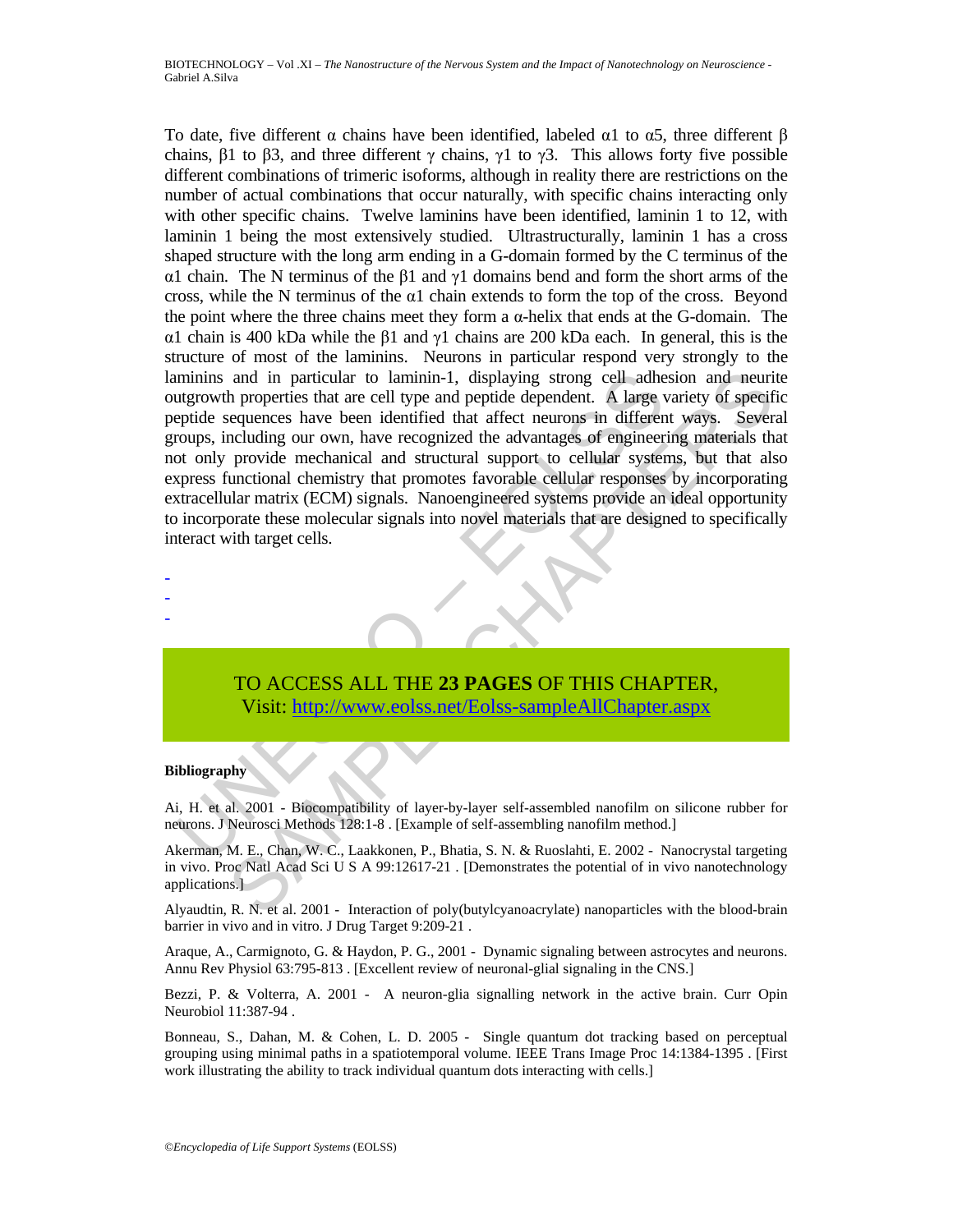Braydich-Stolle, L., Hussain, S., Schlager, J. & Hofmann, M. C. 2005 - In Vitro Cytotoxicity of Nanoparticles in Mammalian Germ-Line Stem Cells. Toxicol Sci (2005).

Chan, W. C. & Nie, S. 1998 - Quantum dot bioconjugates for ultrasensitive nonisotopic detection. Science 281:2016-8 . [One of the first publications describing cell labeling using quantum dots.]

Cheng, Y. S., Champliaud, M. F., Burgeson, R. E., Marinkovich, M. P. & Yurchenco, P. D . 1997 - Selfassembly of laminin isoforms. J Biol Chem 272:31525-32 .

Dahan, M. et al. 2003 - Diffusion dynamics of glycine receptors revealed by single-quantum dot tracking. Science 302:442-5 . [First publication showing a practical neuroscience result using quantum dot tracking.]

Drummond, T. G., Hill, M. G. & Barton, J. K. 2003 - Electrochemical DNA sensors. Nat Biotechnol 21:1192-9 . [Example of bionanotechnology sensing application.]

Dugan, L. L. et al. 2001 - Fullerene-based antioxidants and neurodegenerative disorders. 7:243-246 . [Description of an antioxidant nanoparticle that potentially be used to slow down neurodegenerative diseases.]

Fan, H. et al. 2005 - Surfactant-assisted synthesis of water-soluble and biocompatible semiconductor quantum dot micelles. Nano Lett 5:645-8 .

Fan, Y. W. et al. 2002 - Culture of neural cells on silicon wafers with nano-scale surface topograph. J Neurosci Methods 120:17-23 . [Described how neurons can respond to nanoscale features on the substrate on which they are growing.]

Frade, J. M., Martinez-Morales, J. R. & Rodriguez-Tebar, A. 1996 - Laminin-1 selectively stimulates neuron generation from cultured retinal neuroepithelial cells. Exp Cell Res 222:140-9 . [Description of laminin specific neuronal effects.]

Description of an antioxidant nanoparticle that potentially be used to slow dow:<br>seases.]<br>m, H. et al. 2005 - Surfactant-assisted synthesis of water-soluble and biocompan.<br>m, H. et al. 2005 - Surfactant-assisted synthesis on of an antioxidant nanoparticle that potentially be used to slow down neurodegenerative at a 2005 - Surfactant-assisted synthesis of water-soluble and biocompatible semiconductot micelles. Nano Lett 5:645-8 .<br>
(.et al. 2 Freire, E., Gomes, F. C., Linden, R., Neto, V. M. & Coelho-Sampaio, T. 2002 - Structure of laminin substrate modulates cellular signaling for neuritogenesis. J Cell Sci 115:4867-76 . [Description of laminin specific neuronal effects.]

Gagliardi, R. J. 2000 - Neuroprotection, excitotoxicity and NMDA antagonists. Arq Neuropsiquiatr 58:583-8 .

Gust, D., Moore, T. A. & Moore, A. L. 2000 - Photochemistry of supramolecular systems containing C60. J Photochem Photobiol B 58:63-71 .

Hansma, H. G., Kasuya, K. & Oroudjev, E. 2004 - Atomic force microscopy imaging and pulling of nucleic acids. Curr Opin Struct Biol 14:380-5 . [Demonstration of AFM application to the characterization of biological molecules.]

Hartgerink, J. D., Beniash, E. & Stupp, S. I. 2002 - Peptide-amphiphile nanofibers: a versatile scaffold for the preparation of self-assembling materials. Proc Natl Acad Sci U S A 99:5133-8 . [Description of custom made molecules for bionanotechnology applications.]

Hartgerink, J. D., Beniash, E. & Stupp, S. I. 2001 - Self-assembly and mineralization of peptideamphiphile nanofibers. Science 294:1684-8 . [First paper describing nanoengineered molecules that selfassemble into organized fibers.]

Hohenester, E. & Engel, J. 2002 - Domain structure and organisation in extracellular matrix proteins. Matrix Biol 21:115-28 .

Howarth, M., Takao, K., Hayashi, Y. & Ting, A. Y. 2005 - Targeting quantum dots to surface proteins in living cells with biotin ligase. Proc Natl Acad Sci U S A 102:7583-8 . [Good example of quantum dot cellular labeling application.]

Jaiswal, J. K., Mattoussi, H., Mauro, J. M. & Simon, S. M. 2003 - Long-term multiple color imaging of live cells using quantum dot bioconjugates. Nat Biotechnol 21:47-51 . [One of the first papers describing the use of quantum dots for cell labeling.]

Jin, H. et al. 2000 - Polyhydroxylated C(60), fullerenols, as glutamate receptor antagonists and neuroprotective agents. J Neurosci Res 62:600-7 .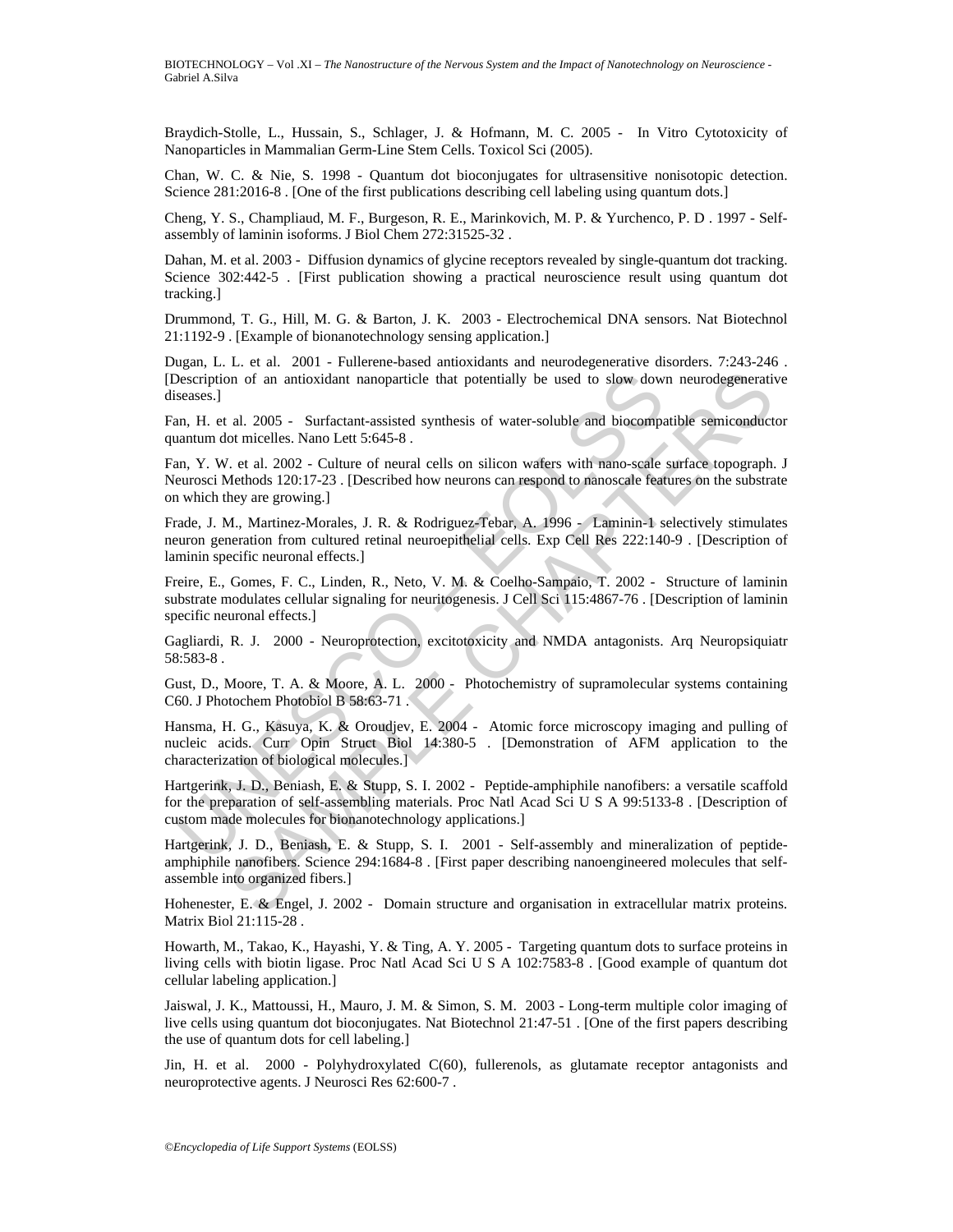Kandel, E. R., Schwartz, J. H. & Jessell, T. M. 2000 - Principles of neural science (McGraw-Hill Health Professions Division, New York, ). [A classic and thorough text on neuroscience.]

Kasthuri, N. & Lichtman, J. W. 2004 - Structural dynamics of synapses in living animals. Curr Opin Neurobiol 14:105-11 .

Kreuter, J. et al. 2002 - Apolipoprotein-mediated transport of nanoparticle-bound drugs across the bloodbrain barrier. J Drug Target 10:317-25 .

Kreuter, J. 2001 - Nanoparticulate systems for brain delivery of drugs. Adv Drug Deliv Rev 47:65-81 . [Review article on nanotechnology approaches for drug delivery.]

Lee, K. B., Park, S. J., Mirkin, C. A., Smith, J. C. & Mrksich, M. 2002 - Protein nanoarrays generated by dip-pen nanolithography. Science 295:1702-5 . [One of the original publications describing the method and use of dip pen nanolithography.]

Levene, M. J., Dombeck, D. A., Kasischke, K. A., Molloy, R. P. & Webb, W. W. 2004 - In vivo multiphoton microscopy of deep brain tissue. J Neurophysiol 91:1908-12.

Li, Z. & Sheng, M. 2003 - Some assembly required: the development of neuronal synapses. Nat Rev Mol Cell Biol 4:833-41 .

Liu, B. P., Fournier, A., GrandPre, T. & Strittmatter, S. M. 2002 - Myelin-associated glycoprotein as a functional ligand for the Nogo-66 receptor. Science 297:1190-3 .

ultiphoton microscopy of deep brain tissue. J Neurophysioi 91:1908-12.<br>
i., Z. & Sheng, M. 2003 - Some assembly required: the development of neuronal syell Biol 4:833-41.<br>
i.u., B. P., Fournier, A., GrandPre, T. & Strittma on microscopy of deep brain tissue. J Neurophysiol 91:1908-12.<br>
Results, 12003 - Some assembly required: the development of neurorial synapses. Nat Rev M-<br>
SESS3-41.<br>
Fournier. A., GrandPre, T. & Strittmatter, S. M. 2002 -Lo, E. H., Dalkara, T. & Moskowitz, M. A. 2003 - Mechanisms, challenges and opportunities in stroke. Nat Rev Neurosci 4:399-415 . [Review article summarizing the disease processes and potential therapeutic targets associated with stroke.]

Lockman, P. R., Mumper, R. J., Khan, M. A. & Allen, D. D. 2002 - Nanoparticle technology for drug delivery across the blood-brain barrier. Drug Dev Ind Pharm 28:1-13 .

Lyuksyutov, S. F. et al. 2003 - Electrostatic nanolithography in polymers using atomic force microscopy. Nat Mater 2:468-72 .

Michalet, X. et al. 2005 - Quantum dots for live cells, in vivo imaging, and diagnostics. Science 307:538- 44 . [Review article on the use of quantum dots for live cell imaging.]

Mohammed, J. S., DeCoster, M. A. & McShane, M. J. 2004 - Micropatterning of nanoengineered surfaces to study neuronal cell attachment in vitro. Biomacromolecules 5:1745-55 .

Moxon, K. A. et al. 2004 - Nanostructured surface modification of ceramic-based microelectrodes to enhance biocompatibility for a direct brain-machine interface. IEEE Trans Biomed Eng 51:881-9 .

Murthy, V. N. & De Camilli, P. 2003 - Cell biology of the presynaptic terminal. Annu Rev Neurosci 26:701-28 .

Nomizu, M. et al. 1995 - Structure-activity study of a laminin alpha 1 chain active peptide segment Ile-Lys-Val-Ala-Val (IKVAV). FEBS Lett 365:227-31 .

Park, T. H. & Shuler, M. L. 2003 - Integration of cell culture and microfabrication technology. Biotechnol Prog 19:243-53 .

Pathak, S., Cao, E., Davidson, M. C., Jin, S. & Silva, G. A. 2006 - Quantum dot applications to neuroscience: new tools for probing neurons and glia. J Neurosci 26:1893-5. [Description of optimized protocols for labeling neural cells with quantum dots and description of the potential for artifactual labeling in neural cell systems.]

Phillips, G. R. et al. 2001 - The presynaptic particle web: ultrastructure, composition, dissolution, and reconstitution. Neuron 32:63-77 . [Characterization and description of the postsynaptic particle web.]

Powell, S. K. et al. 2000 - Neural cell response to multiple novel sites on laminin-1. Journal of Neuroscience Research 61:302 . [Review of neuronal effective laminin peptides.]

Saifuddin, U. et al. 2003 - Assembly and characterization of biofunctional neurotransmitter-immobilized surfaces for interaction with postsynaptic membrane receptors. J Biomed Mater Res A 66:184-91 .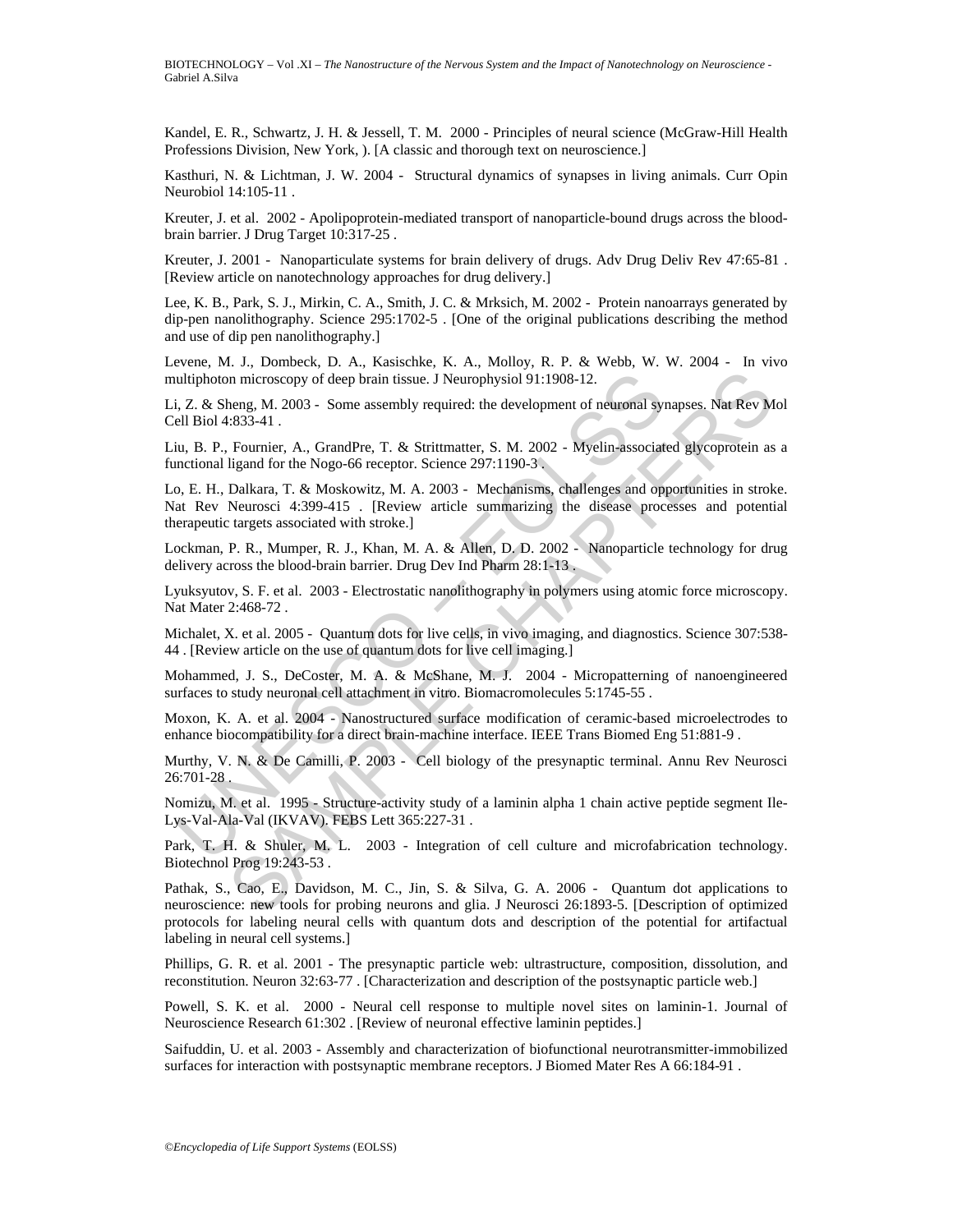Santos, N. C. & Castanho, M. 2004 - A. An overview of the biophysical applications of atomic force microscopy. Biophys Chem 107:133-49 .

Saxton, M. J. & Jacobson, K. 1997 - Single-particle tracking: applications to membrane dynamics. Annu Rev Biophys Biomol Struct 26:373-99 .

Schroeder, U., Sommerfeld, P., Ulrich, S. & Sabel, B. A. 1998 - Nanoparticle technology for delivery of drugs across the blood-brain barrier. J Pharm Sci 87:1305-7 .

Segura, J. L. & Martin, N. 2001 - New Concepts in Tetrathiafulvalene Chemistry. Angew Chem Int Ed Engl 40:1372-1409 .

Shenai, M. B. et al. 2004 - A novel MEA/AFM platform for measurement of real-time, nanometric morphological alterations of electrically stimulated neuroblastoma cells. IEEE Trans Nanobioscience 3:111-7 .

unofibers. Science 303:1352-5 . [First publication illustrating the use of self-assem<br>regeneration of the CNS.]<br>va, G. A. in Introduction to Bioengineering (eds. Chien, S. & Chen, P. C. Y<br>iva, G. A. 2004 - Introduction to Science 303:1352-5 . [First publication illustrating the use of self-assembling nanofibers for<br>totion of the CNS.]<br>A. in Introduction to Bioengineering (eds. Chien, S. & Chen, P. C. Y.) (World Scientii<br>A. in Introduction t Silva, G. A. et al. 2004 - Selective differentiation of neural progenitor cells by high-epitope density nanofibers. Science 303:1352-5 . [First publication illustrating the use of self-assembling nanofibers for the regeneration of the CNS.]

Silva, G. A. in Introduction to Bioengineering (eds. Chien, S. & Chen, P. C. Y.) (World Scientific Publishers, in press).

Silva, G. A. 2004 - Introduction to nanotechnology and its applications to medicine. Surg Neurol 61:216- 220 . [Review article summarizing the role of nanotechnology in biology and medicine.]

Silva, G. A 2006 - . Neuroscience nanotechnology: progress, opportunities and challenges. Nat Rev Neurosci 7:65-74 [Comprehensive review on the applications of nanotechnology to neuroscience.]

Silva, G. A . 2005 - Small Neuroscience: The nanostructure of the central nervous system and emerging nanotechnology applications. Curr Nanosci 3:225-236 .

Smyth, N. et al. 1999 - Absence of basement membranes after targeting the LAMC1 gene results in embryonic lethality due to failure of endoderm differentiation. J Cell Biol 144:151-60 .

Stang, F., Fansa, H., Wolf, G. & Keilhoff, G. 2005 - Collagen nerve conduits--assessment of biocompatibility and axonal regeneration. Biomed Mater Eng 15:3-12 .

Stupp, S. I. & Braun, P. V. 1997 - Molecular manipulation of microstructures: biomaterials, ceramics, and semiconductors. Science 277:1242-8 .

Stupp, S. I. & Ciegler, G. W. 1992 - Organoapatites: materials for artificial bone. I. Synthesis and microstructure. J Biomed Mater Res 26:169-83 (1992).

Stupp, S. I. et al. 1997 - Supramolecular Materials: Self-Organized Nanostructures. Science 276:384-9 . [Review of supramolecular nanoengineered structures.]

Stupp, S. I., Mejicano, G. C. & Hanson, J. A. 1993 - Organoapatites: materials for artificial bone. II. Hardening reactions and properties. J Biomed Mater Res 27:289-99 .

Takano, H. et al. 2002 - Micropatterned substrates: approach to probing intercellular communication pathways. Anal Chem 74:4640-6 .

Tokumasu, F. & Dvorak, J. 2003 - Development and application of quantum dots for immunocytochemistry of human erythrocytes. J Microsc 211:256-61 .

Tunggal, P., Smyth, N., Paulsson, M. & Ott, M. C. 2000 - Laminins: structure and genetic regulation. Microsc Res Tech 51:214-27 .

Vinogradov, S. V., Batrakova, E. V. & Kabanov, A. V. 2004 - Nanogels for oligonucleotide delivery to the brain. Bioconjug Chem 15:50-60 .

Voura, E. B., Jaiswal, J. K., Mattoussi, H. & Simon, S. M. 2004 - Tracking metastatic tumor cell extravasation with quantum dot nanocrystals and fluorescence emission-scanning microscopy. Nat Med 10:993-8 .